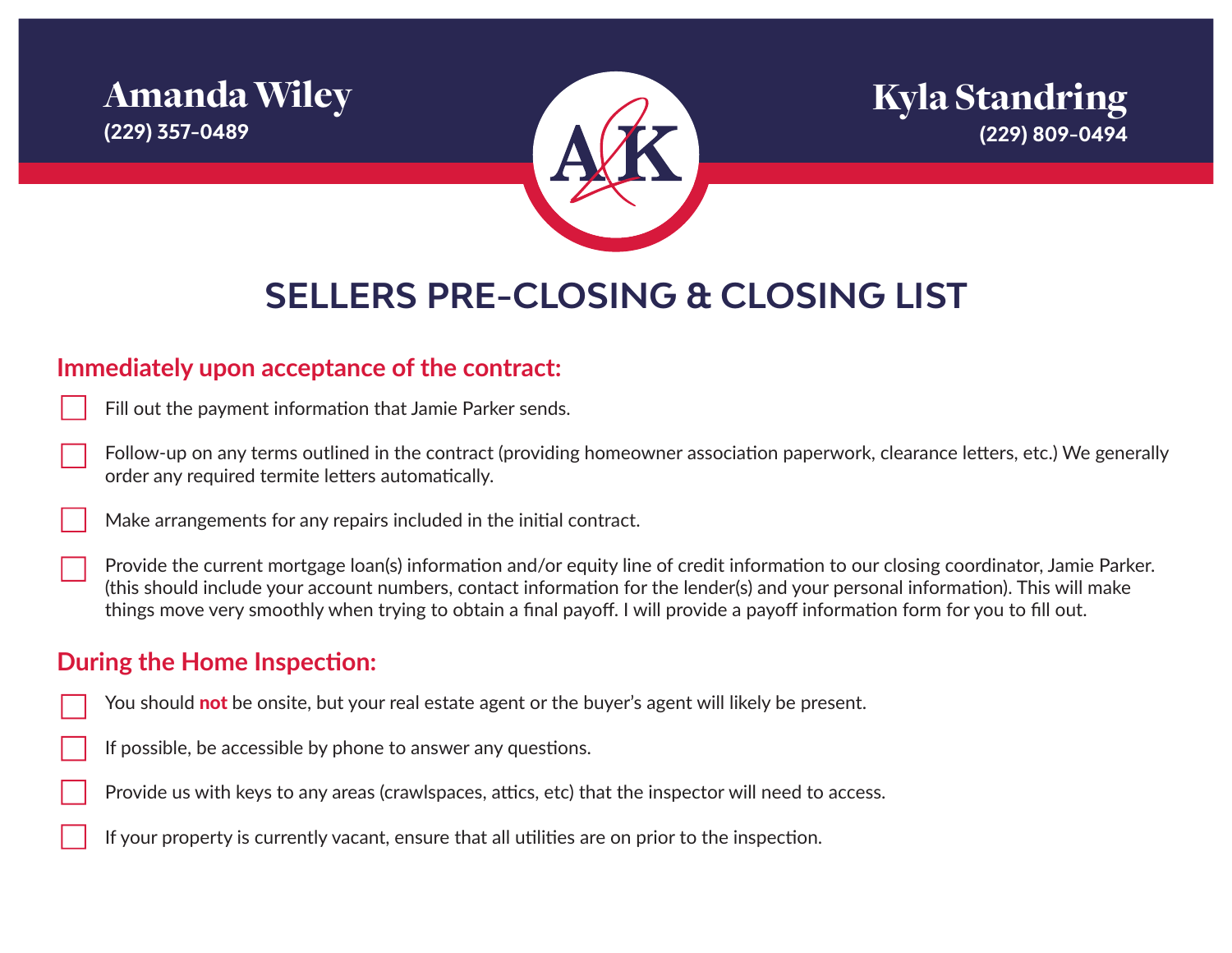#### **One to two weeks following the acceptance date of the contract:**

We will review any inspection amendment from the buyer with you and once repairs are agreed upon, begin making repairs.

Reserve your moving truck or schedule your moving service.

#### **Two weeks before closing date:**

- Get a change of address package from the post office.
- Begin notifying family, friends, debtors, etc. of address change.
- Begin collecting information to pass on to the new owner (receipts for appliances, warranty information, owner's manuals, repair and contract or contact information and dates of service).

#### **One week before closing:**

- Call your utility companies to schedule the final readings and the disconnect dates. Please schedule the disconnect for the day FOLLOWING closing.
	- Get directions to closing attorney's office (if needed)
- Collect receipts and information in relation to the work done to satisfy the inspection amendment and provide us with copies to document your file.

#### **1 Day before closing:**



Review the HUD-1 Settlement Agreement to verify that the terms of the contract are correct.

If you have any concerns, please call us to discuss these!